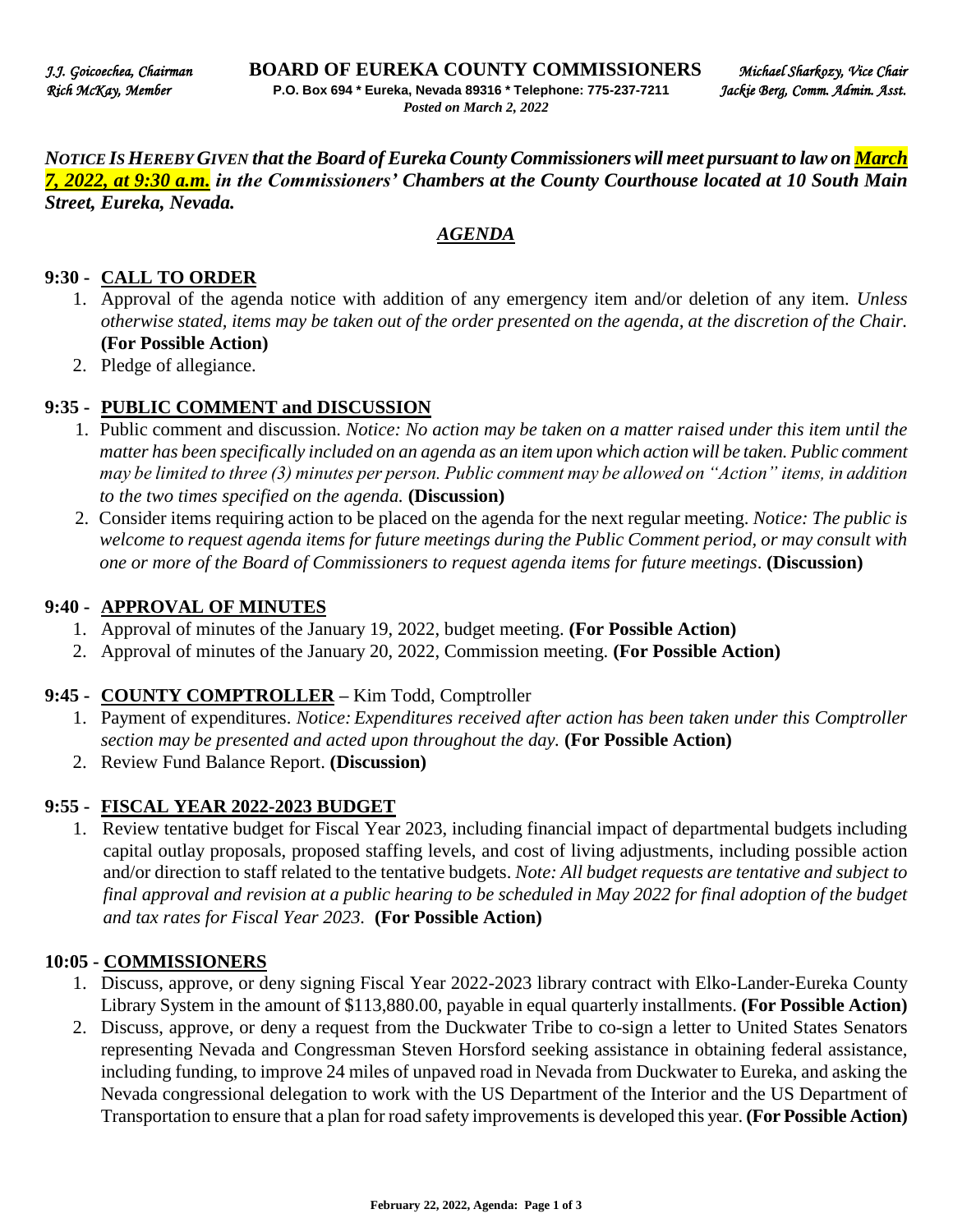## **10:15 - IT DEPARTMENT –** Misty Rowley, IT Director

- 1. Update report on IT projects and activities. **(Discussion)**
- 2. Discuss, approve, or deny updated position description for IT Support/Helpdesk Technician I. **(For Possible Action)**
- 3. Review Hiring Freeze Waiver Justification and authorize the IT Director to fill the position of IT Support/Helpdesk Technician I. **(For Possible Action)**

# **10:25 – ASSESSOR** – Michael Mears, County Assessor

- 1. Discuss, approve, or deny updated position description for Appraiser I, II, and III. **(For Possible Action)**
- 2. Review Promotion Request and consider authorizing the Assessor to fill one (1) Appraiser III position by internal promotion (this will not create a vacancy in the office). **(For Possible Action)**

## **10:30 – HUMAN RESOURCES –** Heidi Whimple, Human Resources Director

- 1. Discuss, approve, or deny updated position description for Kitchen Aide Senior Center Casual Worker. **(For Possible Action)**
- 2. Review Hiring Freeze Waiver Justification and consider authorizing the Senior Center Program Director to fill the casual position of Kitchen Aide for the Eureka Senior Center. **(For Possible Action)**

## **10:35 - SHERIFF –** Jesse Watts, Sheriff

- 1. Discuss, approve, or deny the following updated job descriptions: (a) Deputy I, II, and III; and (b) Dispatcher I/II. **(For Possible Action)**
- 2. Review amended Hiring Freeze Waiver Justifications, previously approved on 01/20/22, and consider a request to modify the hiring freeze waivers to authorize filling two positions, as follows: (a) authorize hiring a Deputy I, II, III (prior approval was for a Deputy II); and (b) authorize hiring a Deputy I (prior approval was for a Deputy II). *Note: These positions are in addition to those listed in Sheriff Agenda Item #3, for a total request to fill four vacancies – three deputy positions and one dispatcher position.* **(For Possible Action)**
- 3. Review new Hiring Freeze Waiver Justifications and consider authorizing the Sheriff to fill the following two positions: (a) one Deputy I, II, or III; and (b) one Dispatcher I or II. *Note: These positions are in addition to those listed in Sheriff Agenda Item #2, for a total request to fill four vacancies – three deputy positions and one dispatcher position.* **(For Possible Action)**

**10:45 – NEVADA DEPARTMENT OF TRANSPORTATION** – Robert Thran, Supervisor III, Assoc. Engineer

1. Presentation of information pertaining to an overnight closure of a portion of I-80 scheduled for June 2022. *The I-80 closure is part of NDOT Contract 3849 and necessary to demolish and replace the bridge over I-80 at Emigrant Pass; the presentation will be presented to surrounding cities and counties that may be impacted by what is anticipated to be a one-night interstate closure.* **(Discussion)** 

### **10:55 – GREAT BASIN OPERATING, LLC –** John P. "Patrick" Ellbogen, Manager

1. Update and discussion on the Environmental Assessment for the proposed North Diamond Valley #1-27 Exploration (Oil Well) Project and response to Eureka County's concerns voiced in a letter, dated February 10, 2022, to the BLM Tuscarora Field Office. **(Discussion)** 

# **11:05 - CRESCENT VALLEY TOWN ADVISORY BOARD –** Cindy LaRochelle, Chair

1. Consider requested changes from the Crescent Valley Town Advisory Board related to EUREKA COUNTY CODE, TITLE 13, CHAPTER 20, CRESCENT VALLEY TOWN ADVISORY BOARD, and direct staff to prepare a draft ordinance outlining changes for proposal by the Board of Commissioners at the next meeting. **(For Possible Action)**